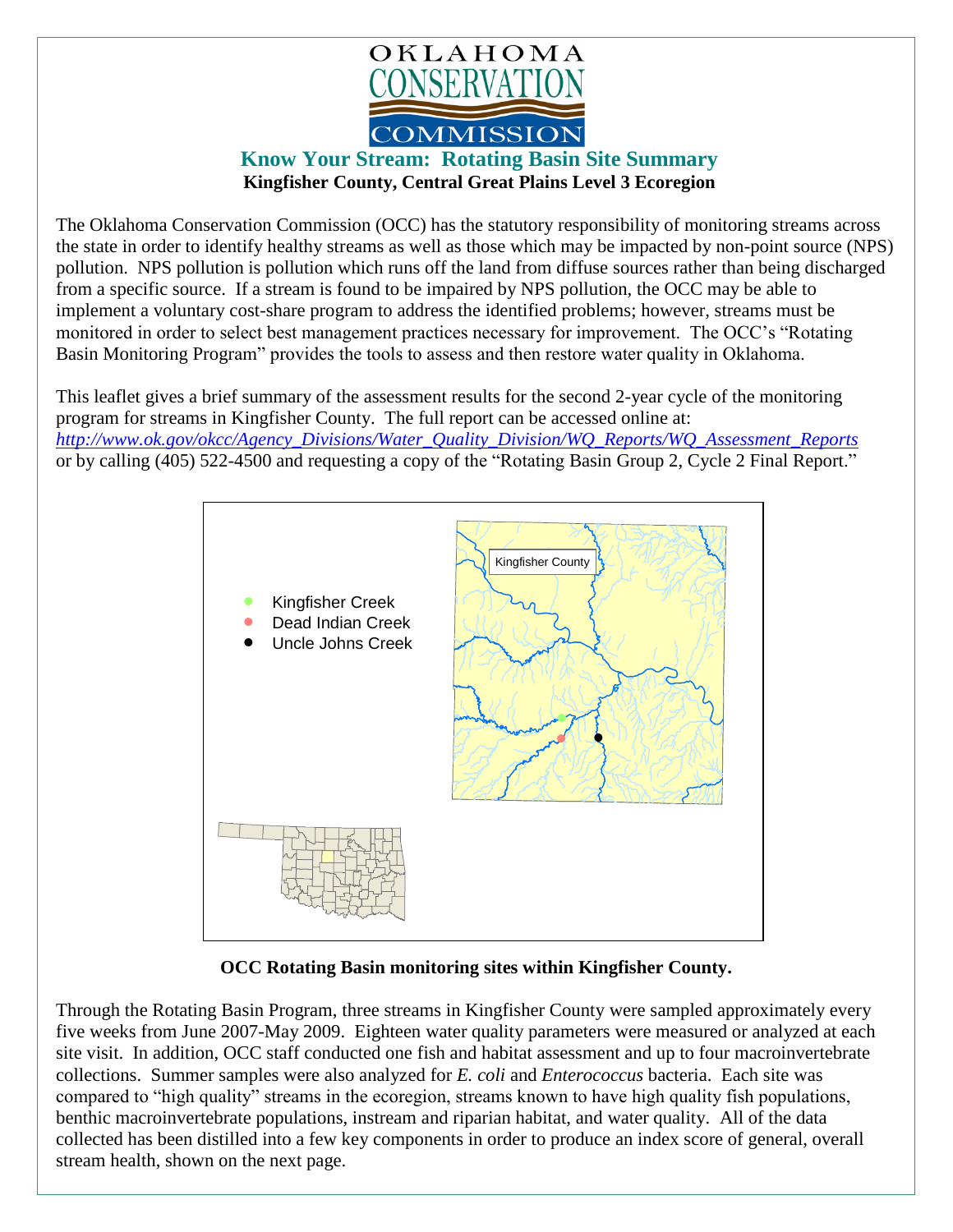**Summary of general stream health as determined by comparison to high quality streams in the Central Great Plains ecoregion and by assessment using Oklahoma State Water Quality Standards***†***.**

|                                                       | <b>Good</b>              | <b>Moderate</b>                    | <b>Poor</b>             |
|-------------------------------------------------------|--------------------------|------------------------------------|-------------------------|
| moderate<br>good<br>poor                              | <b>Uncle Johns Creek</b> | <b>Dead Indian</b><br><b>Creek</b> | <b>Kingfisher Creek</b> |
| <b>Overall Stream Health</b>                          | 53                       | 31                                 | 23                      |
| Phosphorus                                            | 5                        | 5                                  | $5\overline{)}$         |
| Nitrogen                                              | 5                        | 5                                  | 5                       |
| Ammonia                                               | 5                        | 5                                  | $\overline{5}$          |
| Dissolved Oxygen                                      | 5                        | 5                                  | 5                       |
| pH                                                    | 5                        | 5                                  | 5                       |
| Turbidity                                             | 5                        | 5                                  | $-5$                    |
| Salts (chloride, sulfate, TDS)                        | 5                        | $-5$                               | $-5$                    |
| Fish                                                  | 5                        | 5                                  | $5\overline{)}$         |
| Macroinvertebrates                                    | $\overline{3}$           | $\mathbf{1}$                       | 3                       |
| Instream/Riparian Habitat                             | 5                        | 5                                  | 5                       |
| Bacteria                                              | 5                        | $-5$                               | $-5$                    |
| Scale of 1-5 with 5 being the best                    |                          |                                    |                         |
| 1=significantly worse than high quality sites<br>KEY: |                          |                                    |                         |
| 3=not as good as high quality sites but not impaired  |                          |                                    |                         |
| 5=equal to or better than high quality sites          |                          |                                    |                         |
| -5=impaired by state standards                        |                          |                                    |                         |

**Note: Most streams in Oklahoma are impaired by at least one type of bacteria.**

**Uncle Johns Creek (OK620910-05-0030C):** This stream is comparable to high quality streams in the ecoregion for all parameters except macroinvertebrates, which were of slightly lower quality. This is an outstanding stream.

**Dead Indian Creek (OK620910-05-0080D):** This stream is listed as impaired by state standards for elevated salts and bacteria levels. The macroinvertebrate community was of significantly lower quality than the high quality sites in the area.

**Kingfisher Creek (OK620910-05-0010J):** This stream is listed as impaired by state standards for elevated turbidity, salts and bacteria levels. The macroinvertebrate community was of slightly lower quality relative to high quality sites.

*† The use of Oklahoma Water Quality Standards to assess streams and the 2010 results are described in the DEQ's 2010 Integrated Report, accessible online at: http://www.deq.state.ok.us/wqdnew/305b\_303d/2010\_integrated\_report\_entire\_document.pdf*